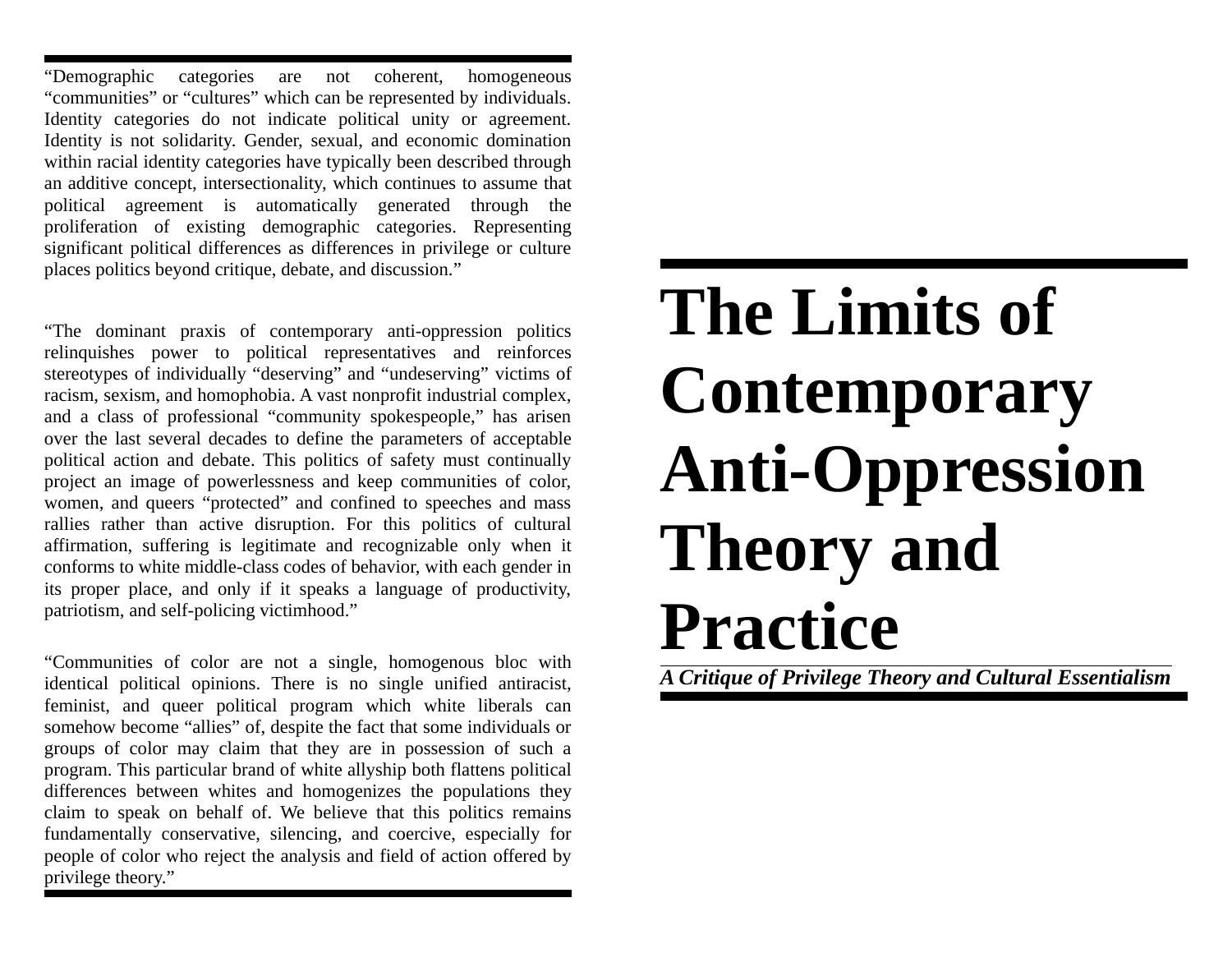*This short piece was excerpted from "Who is Oakland: anti-oppression activism, the politics of safety, and state co-optation" which was collaboratively written by a group of people of color, women, and queers, which provides an extensive criticism of anti-oppression politics, their relation to non-profits, capitalism and the state, as well as how they play out in movements such as Occupy.*

### **\*\*\*\***

### **Identity is not Solidarity**

Privilege theory and cultural essentialism have incapacitated antiracist, feminist, and queer organizing in this country by confusing identity categories with solidarity and reinforcing stereotypes about the political homogeneity and helplessness of "communities of color." The category of "communities of color" is itself a recently invented identity category which obscures the central role that antiblack racism plays in maintaining an American racial order and conceals emerging forms of nonwhite interracial conflict. What living in a "post-racial era" really means is that race is increasingly represented in government, media, and education as "culture" while the nation as a whole has returned to levels of racial inequality, residential and educational segregation, and violence unseen since the last "post-racial" moment in American history – the mid-60s legal repeal of the apartheid system of Jim Crow.

Understanding racism as primarily a matter of individual racial privilege, and the symbolic affirmation of marginalized cultural identities as the solution to this basic lack of privilege, is the dominant and largely unquestioned form of anti-oppression politics in the US today. According to this politics, whiteness simply becomes one more "culture," and white supremacy a psychological attitude, instead of a structural position of dominance reinforced through institutions, civilian and police violence, access to resources, and the economy.

Demographic categories are not coherent, homogeneous "communities" or "cultures" which can be represented by individuals. Identity categories do not indicate political unity or agreement. Identity is not solidarity. Gender, sexual, and economic domination within racial identity categories have typically been described through an additive concept, intersectionality, which continues to assume that political agreement is automatically generated through the proliferation of existing demographic categories. Representing significant political differences as differences in privilege or culture places politics beyond critique, debate, and discussion.

For too long individual racial privilege has been taken to be the problem,

people of color in the audience, including the founding members of one of Occupy Oakland's most active and effective autonomous groups, which is also majority people of color, the "Tactical Action Committee," deeply opposed the measure.

What was at stake was a political disagreement, one that was not clearly divided along racial lines. However, the failure of the renaming proposal was subsequently widely misrepresented as a conflict between "white Occupy" and the "Decolonize/Liberate Oakland" group. In our experience such misrepresentations are not accidental or isolated incidents but a repeated feature of a dominant strain of Bay Area anti-oppression politics which – instead of mobilizing people of color, women, and queers for independent action – has consistently erased the presence of people of color in interracial coalitions.

White supremacy and racist institutions will not be eliminated through sympathetic white activists spending several thousand dollars for nonprofit diversity trainings which can assist them in recognizing their own racial privilege and certifying their decision to do so. The absurdity of privilege politics recenters antiracist practice on whites and white behavior, and assumes that racism (and often by implicit or explicit association, sexism, homophobia, and transphobia) manifest primarily as individual privileges which can be "checked," given up, or absolved through individual resolutions. Privilege politics is ultimately completely dependent upon precisely that which it condemns: *white benevolence*.



**Warzone Distro Warzone\_Distro@riseup.net 2017**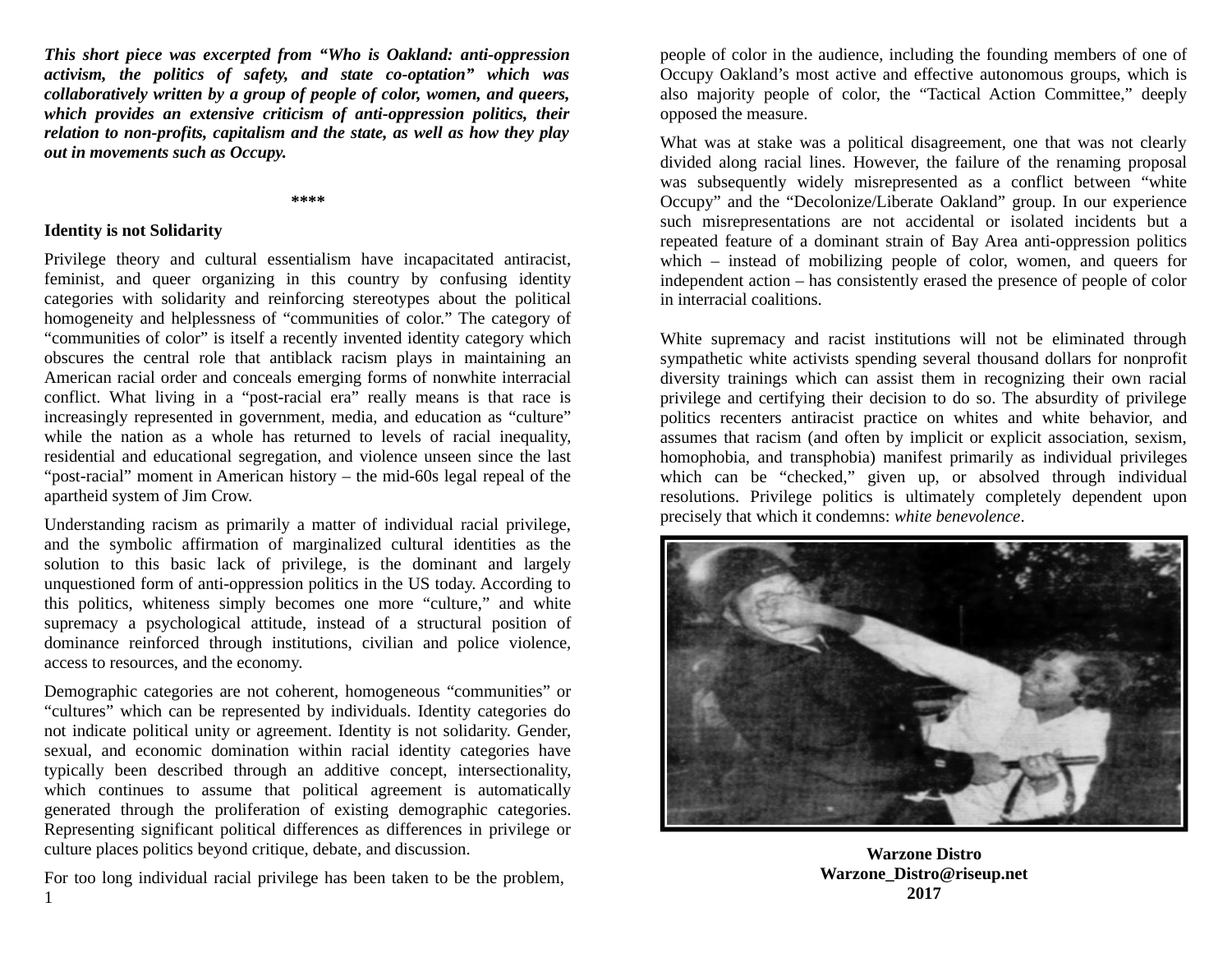"economy." While the majority of Occupy general assemblies have adopted a neo-populist rhetoric of economic improvement or reform, we see the abolition of the system of capital as not peripheral but fundamental to any material project of ending oppression.

Recent statistics give a snapshot of worsening racial inequality in the US today: the median wealth of white households is 20 times that of black households and 18 times that of Hispanic households, the greatest wealth disparities in 25 years. Over 1 in 4 Native Americans and Native Alaskans live in poverty, with a nearly 40% poverty rate for reservations. From 2005 to 2009, Latin@s' household median wealth fell by 66%, black household wealth by 53%, but only 16% among white households. The average black household in 2009 possessed \$5,677 in wealth; Latin $\omega$  households \$6,325; and the average white household had \$113,149.

Oakland police preventing the reoccupation of a property in the process of foreclosure. 90% of Oakland's foreclosures are concentrated in 3 largely black and brown zip codes, 94621, 94603, 94605.

To address these deteriorating material conditions and imagine solutions in terms of privilege is to tacitly support the continual state and economic reproduction of racial and gender hierarchies, and renew racist and patriarchal violence in the 21st century.

## **On Nonprofit Certified "White Allies" and Privilege Theory**

Communities of color are not a single, homogenous bloc with identical political opinions. There is no single unified antiracist, feminist, and queer political program which white liberals can somehow become "allies" of, despite the fact that some individuals or groups of color may claim that they are in possession of such a program. This particular brand of white allyship both flattens political differences between whites and homogenizes the populations they claim to speak on behalf of. We believe that this politics remains fundamentally conservative, silencing, and coercive, especially for people of color who reject the analysis and field of action offered by privilege theory.

In one particularly stark example of this problem from a December 4 2011 Occupy Oakland general assembly, "white allies" from a local social justice nonprofit called "The Catalyst Project" arrived with an array of other groups and individuals to Oscar Grant/Frank Ogawa Plaza, order to speak in favor of a proposal to rename Occupy Oakland to "Decolonize/Liberate Oakland." Addressing the audience as though it were homogeneously white, each white "ally" who addressed the general assembly explained that renouncing their own white privilege meant supporting the renaming proposal. And yet in the public responses to the proposal it became clear that a substantial number of and state, corporate, or nonprofit managed racial and ethnic "cultural diversity" within existing hierarchies of power imagined to be the solution. It is a well-worn activist formula to point out that "representatives" of different identity categories must be placed "front and center" in struggles against racism, sexism, and homophobia. But this is meaningless without also specifying the content of their politics. The US Army is simultaneously one of the most racially integrated and oppressive institutions in American society. "Diversity" alone is a meaningless political ideal which reifies culture, defines agency as inclusion within oppressive systems, and equates identity categories with political beliefs.

Time and again politicians of color have betrayed the very groups they claim to represent while being held up as proof that America is indeed a "colorblind" or "post-racial" society. Wealthy queers support initiatives which lock up and murder poor queers, trans\* people, and sex workers. Women in positions of power continue to defend and sometimes initiate the vicious assault on abortion and reproductive rights, and then offload reproductive labor onto the shoulders of care workers who are predominantly women of color.

But more pertinent for our argument is the phenomenon of anti-oppression activists – who do advance a structural analysis of oppression and yet consistently align themselves with a praxis that reduces the history of violent and radically unsafe antislavery, anticolonial, antipatriarchal, antihomophobic, and anticiscentric freedom struggles to struggles over individual privilege and state recognition of cultural difference. Even when these activists invoke a history of militant resistance and sacrifice, they consistently fall back upon strategies of petitioning the powerful to renounce their privilege or "allow" marginalized populations to lead resistance struggles.

For too long there has been no alternative to this politics of privilege and cultural recognition, and so rejecting this liberal political framework has become synonymous with a refusal to seriously address racism, sexism, and homophobia in general. Even and especially when people of color, women, and queers imagine and execute alternatives to this liberal politics of cultural inclusion, they are persistently attacked as white, male, and privileged by the cohort that maintains and perpetuates the dominant praxis.

# **Protecting Vulnerable Communities of Color and "Our" Women and Children: The Endangered Species Theory of Minority Populations and Patriarchal White Conservationism**

The dominant praxis of contemporary anti-oppression politics relinquishes power to political representatives and reinforces stereotypes of individually